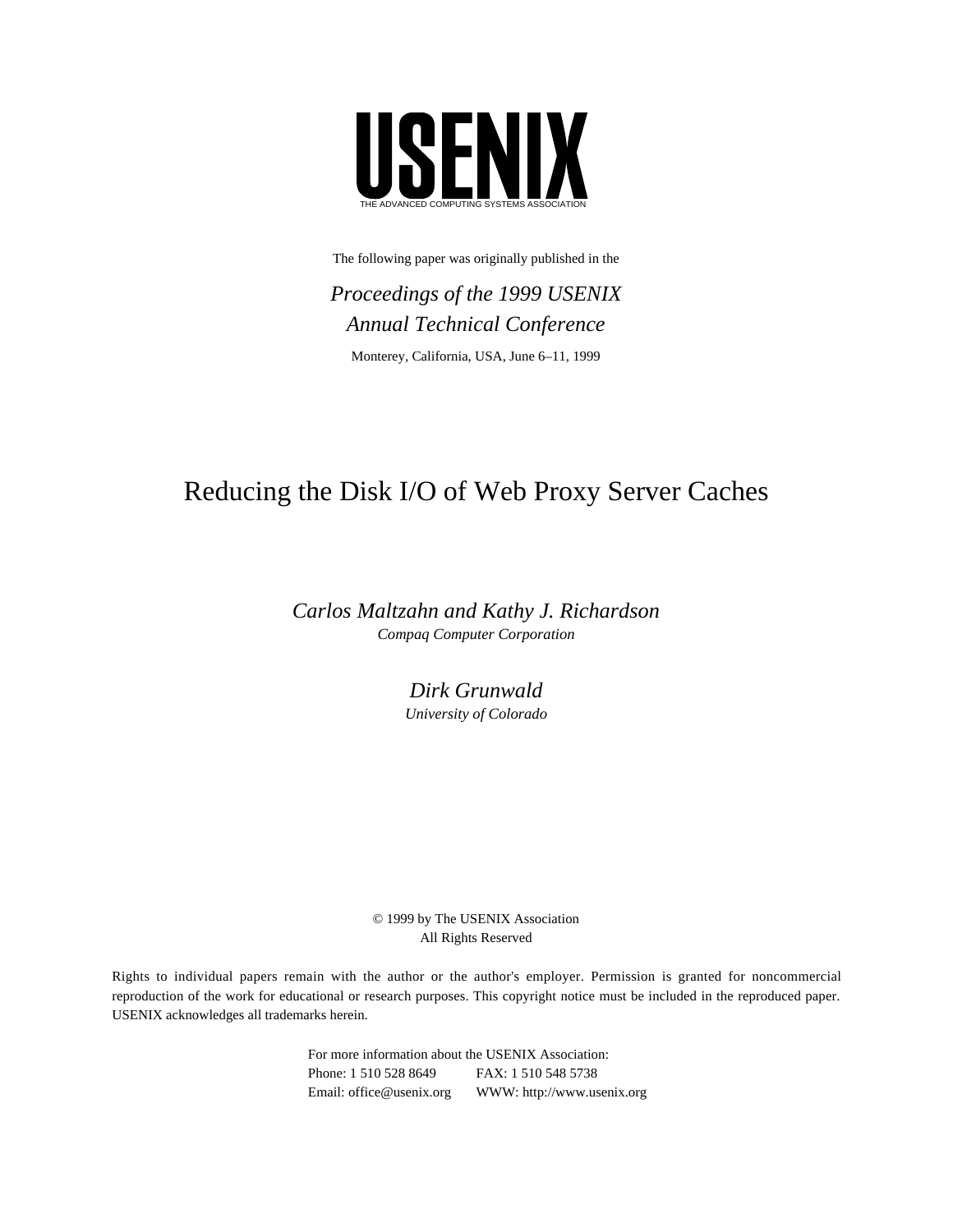# **Reducing the Disk I/O of Web Proxy Server Caches**

Carlos Maltzahn and Kathy J. Richardson *Compaq Computer Corporation Network Systems Laboratory Palo Alto, CA* carlosm@cs.colorado.edu, kjr@pa.dec.com

> Dirk Grunwald *University of Colorado Department of Computer Science Boulder, CO* grunwald@cs.colorado.edu

## **Abstract**

The dramatic increase of HTTP traffic on the Internet has resulted in wide-spread use of large caching proxy servers as critical Internet infrastructure components. With continued growth the demand for larger caches and higher performance proxies grows as well. The common bottleneck of large caching proxy servers is disk I/O. In this paper we evaluate ways to reduce the amount of required disk I/O. First we compare the file system interactions of two existing web proxy servers, CERN and SQUID. Then we show how design adjustments to the current SQUID cache architecture can dramatically reduce disk I/O. Our findings suggest two that strategies can significantly reduce disk I/O: (1) preserve locality of the HTTP reference stream while translating these references into cache references, and (2) use virtual memory instead of the file system for objects smaller than the system page size. The evaluated techniques reduced disk I/O by 50% to 70%.

## **1 Introduction**

The dramatic increase of HTTP traffic on the Internet in the last years has lead to the wide use of large, enterprise-level World-Wide Web proxy servers. The three main purposes of these web proxy servers are to control and filter traffic between a corporate network and the Internet, to reduce user-perceived latency when loading objects from the Internet, and to reduce bandwidth between the corporate network and the Internet. The latter two are commonly accomplished by caching objects on local disks.

Apart from network latencies the bottleneck of Web cache performance is disk I/O [2, 27]. An easy but expensive solution would be to just keep the entire cache in primary memory. However, various studies have shown that the Web cache hit rate grows in a logarithmic-like fashion with the amount of traffic and the size of the client population [16, 11, 8] as well as logarithmicproportional to the cache size [3, 15, 8, 31, 16, 25, 9, 11] (see [6] for a summary and possible explanation). In practice this results in cache sizes in the order of ten to hundred gigabytes or more [29]. To install a server with this much primary memory is in many cases still not feasible.

Until main memory becomes cheap enough, Web caches will use disks, so there is a strong interest in reducing the overhead of disk I/O. Some commercial Web proxy servers come with hardware and a special operating system that is optimized for disk I/O. However, these solutions are expensive and in many cases not affordable. There is a wide interest in portable, low-cost solutions which require not more than standard off-the-shelf hardware and software. In this paper we are interested in exploring ways to reduce disk I/O by changing the way a Web proxy server application utilizes a general-purpose Unix file system using standard Unix system calls.

In this paper we compare the file system interactions of two existing web proxy servers, CERN [18] and SQUID [30]. We show how adjustments to the current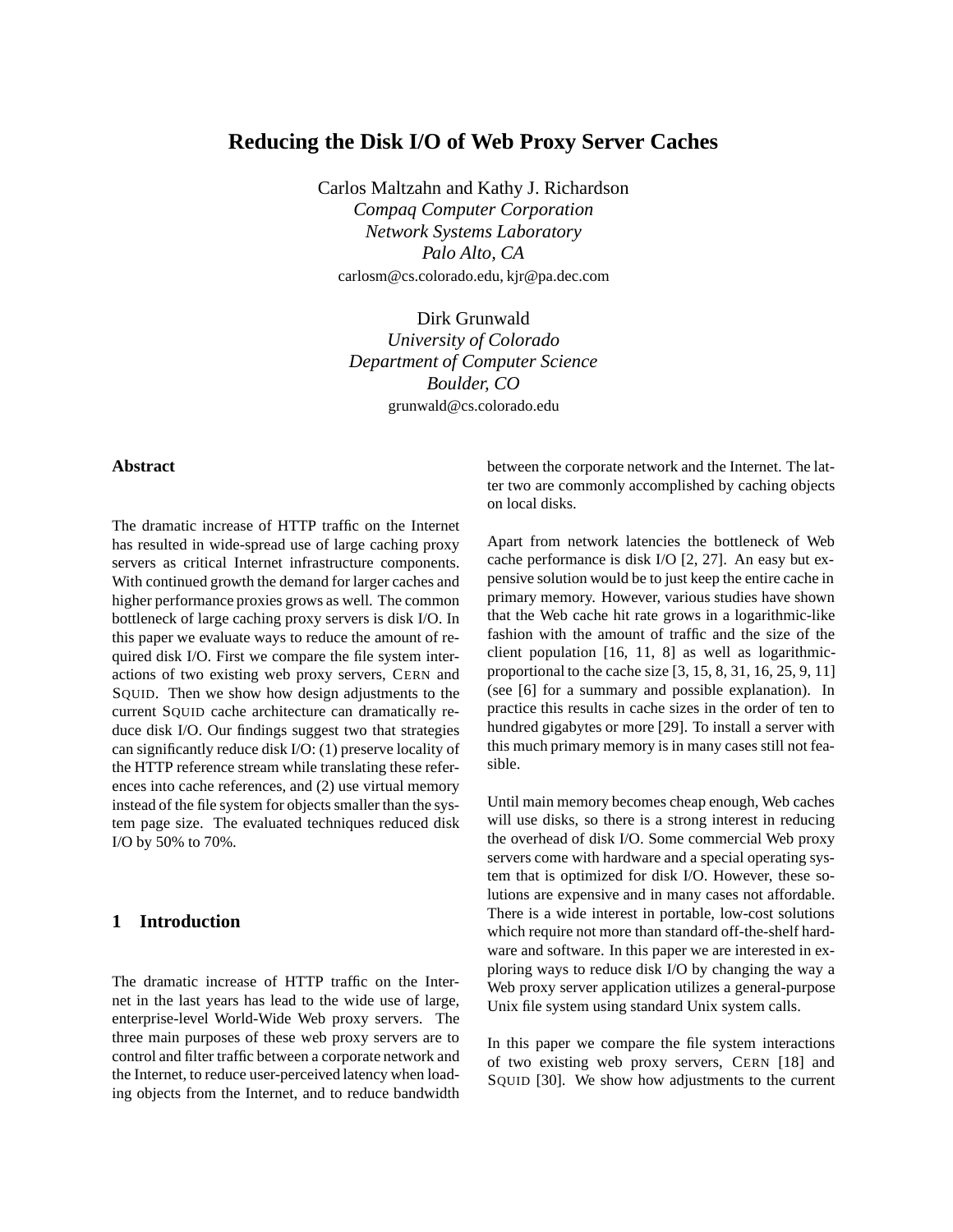SQUID cache architecture can dramatically reduce disk I/O. Our findings suggest that two strategies can significantly reduce disk I/O: (1) preserve locality of the HTTP reference stream while translating these references into cache references, and (2) use virtual memory instead of the file system for objects smaller than the system page size. We support our claims using measurements from actual file systems exercised by a trace driven workload collected from proxy server log data at a major corporate Internet gateway.

In the next section we describe the cache architectures of two widely used web proxy servers and their interaction with the underlying file systems. We then propose a number of alternative cache architectures. While these cache architectures assume infinite caches we investigate finite cache management strategies in section 3 focusing on disk I/O. In section 4 we present the methodology we used to evaluate the cache structures and section 5 presents the results of our performance study. After discussing related work in section 6, we conclude with a summary and future work in section 7.

# **2 Cache Architectures of Web Proxy Servers**

We define the *cache architecture* of a Web proxy server as the way a proxy server interacts with a file system. A cache architecture names, stores, and retrieves objects from a file system, and maintains application-level metadata about cached objects. To better understand the impact of cache architectures on file systems we first review the basic design goals of file systems and then describe the Unix Fast File System (FFS), the standard file system available on most variants of the UNIX operating system.

## **2.1 File systems**

Since the speed of disks lags far behind the speed of main memory the most important factor in I/O performance is *whether* disk I/O occurs at all ([17], page 542). File systems use memory caches to reduce disk I/O. The file system provides a *buffer cache* and a *name cache*. The buffer cache serves as a place to transfer and cache data to and from the disk. The name cache stores file and directory *name resolutions* which associate file and directory names with file system data structures that otherwise reside on disk.

The Fast File System (FFS) [20] divides disk space into *blocks* of uniform size (either 4K or 8K Bytes). These are the basic units of disk space allocation. These blocks may be sub-divided into *fragments* of 1K Bytes for small files or files that require a non-integral number of blocks. Blocks are grouped into *cylinder groups* which are sets of typically sixteen adjacent cylinders. These cylinder groups are used to map file reference locality to physically adjacent disk space. FFS tries to store each directory and its content within one cylinder group and each file into a set of adjacent blocks. The FFS does not guarantee such file layout but uses a simple set of heuristics to achieve it. As the file system fills up, the FFS will increasingly often fail to maintain such a layout and the file system gets increasingly *fragmented*. A fragmented file system stores a large part of its files in non-adjacent blocks. Reading and writing data from and to non-adjacent blocks causes longer seek times and can severely reduce file system throughput.

Each file is described by meta-data in the form of *inodes*. An inode is a fixed length structure that contains information about the size and location of the file as well as up to fifteen pointers to the blocks which store the data of the file. The first 12 pointers are direct pointers while the last three pointers refer to *indirect blocks*, which contain pointers to additional file blocks or to additional indirect blocks. The vast majority of files are shorter than 96K Bytes, so in most cases an inode can directly point to all blocks of a file, and storing them within the same cylinder group further exploits this reference locality.

The design of the FFS reflects assumption about file system workloads. These assumptions are based on studies of workloads generated by workstations [23, 24]. These workstation workloads and Web cache request workloads share many, but not all of the same characteristics. Because most of their behavior is similar, the file system works reasonably well for caching Web pages. However there are differences; and tweaks to the way cache objects map onto the file system produce significant performance improvements.

We will show in the following sections that some file system aspects of the workload characteristics generated by certain cache architectures can differ from usual workstation workloads. These different workload characteristics lead to poor file system performance. We will also show that adjustments to cache architectures can dramatically improve file system performance.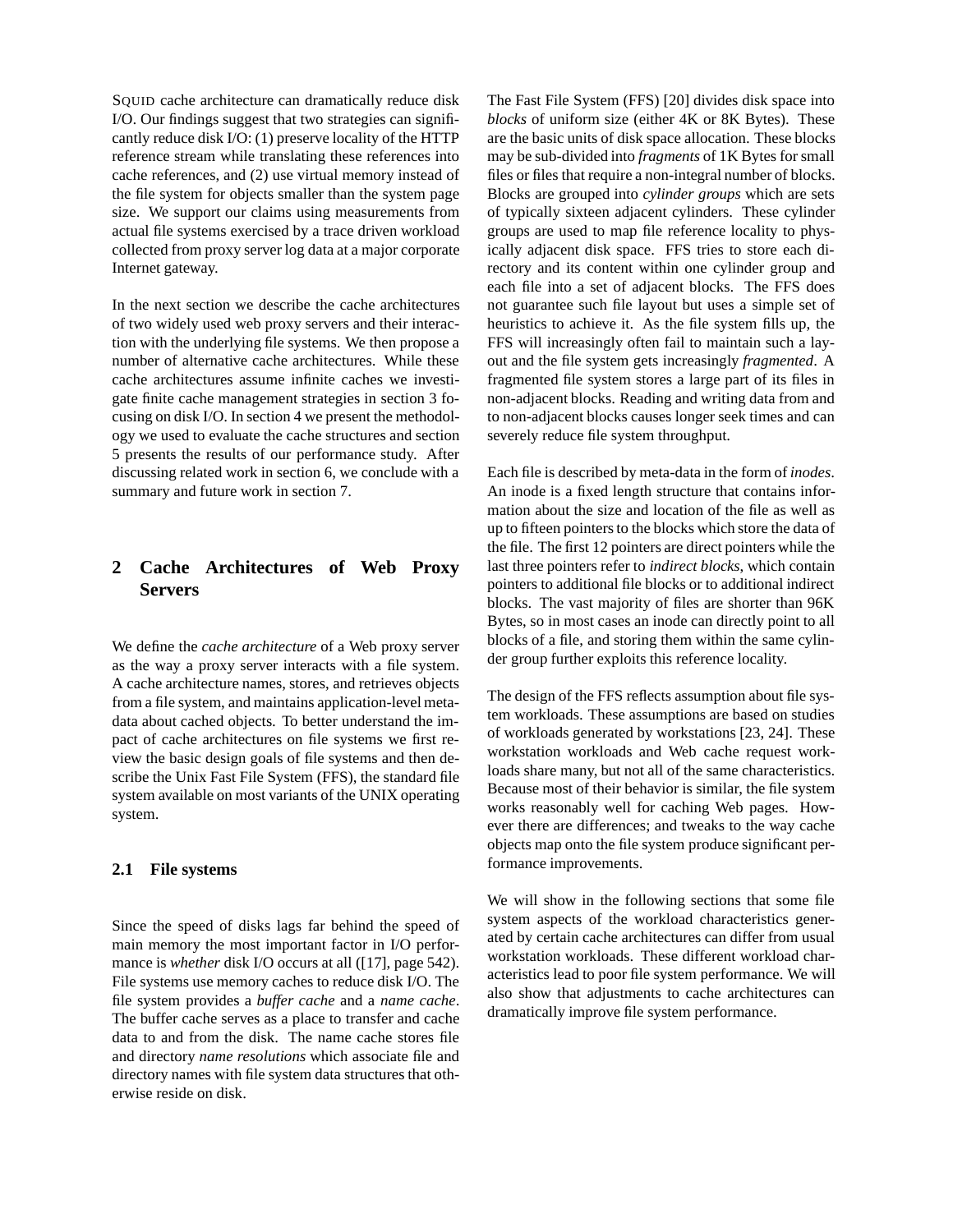

Figure 1: The dynamic size distribution of cached objects. The graph shows a cumulative distribution weighted by the number of objects. For example 74% of all object referenced have a size of equal or less than 8K Bytes.

## **2.2 File System Aspects of Web Proxy Server Cache Workloads**

The basic function of a Web proxy server is to receive a request from a client, check whether the request is authorized, and serve the requested object either from a local disk or from the Internet. Generally, objects served from the Internet are also stored on a local disk so that future requests to the same object can be served locally. This functionality combined with Web traffic characteristics implies the following aspects of Web proxy server cache generated file system loads:

- **Entire Files Only** Web objects are always written or read in their entirety. Web objects do change, but this causes the whole object to be rewritten; there are no incremental updates of cached Web objects. This is not significantly different than standard file system workloads where more than 65% of file accesses either read or write the whole file. Over 90% either read or write sequentially a portion of a file or the whole file [5]. Since there are no incremental additions to cached objects, it is likely that disk becomes more fragmented since there are fewer incremental bits to utilize small contiguous block segments.
- **Size** Due to the characteristics of Web traffic, 74% of referenced Web objects are smaller than 8K Bytes. Figure 1 illustrates this by showing the distribution of the sizes of cached objects based on our HTTP traces, which are described later. This distribution is very similar to file characteristics. 8K Byte is a common system page size. Modern hardware supports the efficient transfer of system page sizes be-

tween disk and memory. A number of Unix File Systems use a file system block size of 8K Bytes and a fragment size of 1K Bytes. Typically the performance of the file system's fragment allocation mechanism has a greater impact on overall performance than the block allocation mechanism. In addition, fragment allocation is often more expensive than block allocation because fragment allocation usually involves a best-fit search.

- **Popularity** The popularity of Web objects follows a *Zipf-like* distribution  $\Omega/i^{\alpha}$  (where  $\Omega$  $(\sum_{i=1}^{N} 1/i^{\alpha})^{-1}$  and i is the ith most popular Web object) [15, 6]. The  $\alpha$  values range from 0.64 to 0.83. Traces with homogeneous communities have a larger  $\alpha$  value than traces with more diverse communities. The traces generally do not follow Zipf's law which states that  $\alpha = 1$  [33]. The relative popularity of objects changes slowly (on the order of days and weeks). This implies that for any given trace of Web traffic, the first references to popular objects within a trace tend to occur early in the trace. The slow migration to new popular items allows for relatively static working set capture algorithms (see for example [28]). It also means that there is little or no working set behavior attributable to the majority of the referenced objects. File system references exhibit much more temporal locality; allocation and replacement policies need to react rapidly to working set changes.
- **Data Locality** A large number of Web objects include links to embedded objects that are referenced in short succession. These references commonly refer to the same server and tend to have the same URL prefix. This is similar to the locality observed in workstation workloads which show that files accessed in short succession tend to be in the same file directory.
- **Meta-data Locality** The fact that objects with similar names tend to be accessed in short succession means that information about those objects will also be referenced in short succession. If the information required to validate and access files is combined in the same manner as the file accesses it will exhibit temporal locality (many re-references within a short time period). The hierarchal directory structure of files systems tends to group related files together. The meta-data about those files and their access methods are stored in directory and inodes which end up being highly reused when accessing a group of files. Care is required to properly map Web objects to preserve the locality of metadata.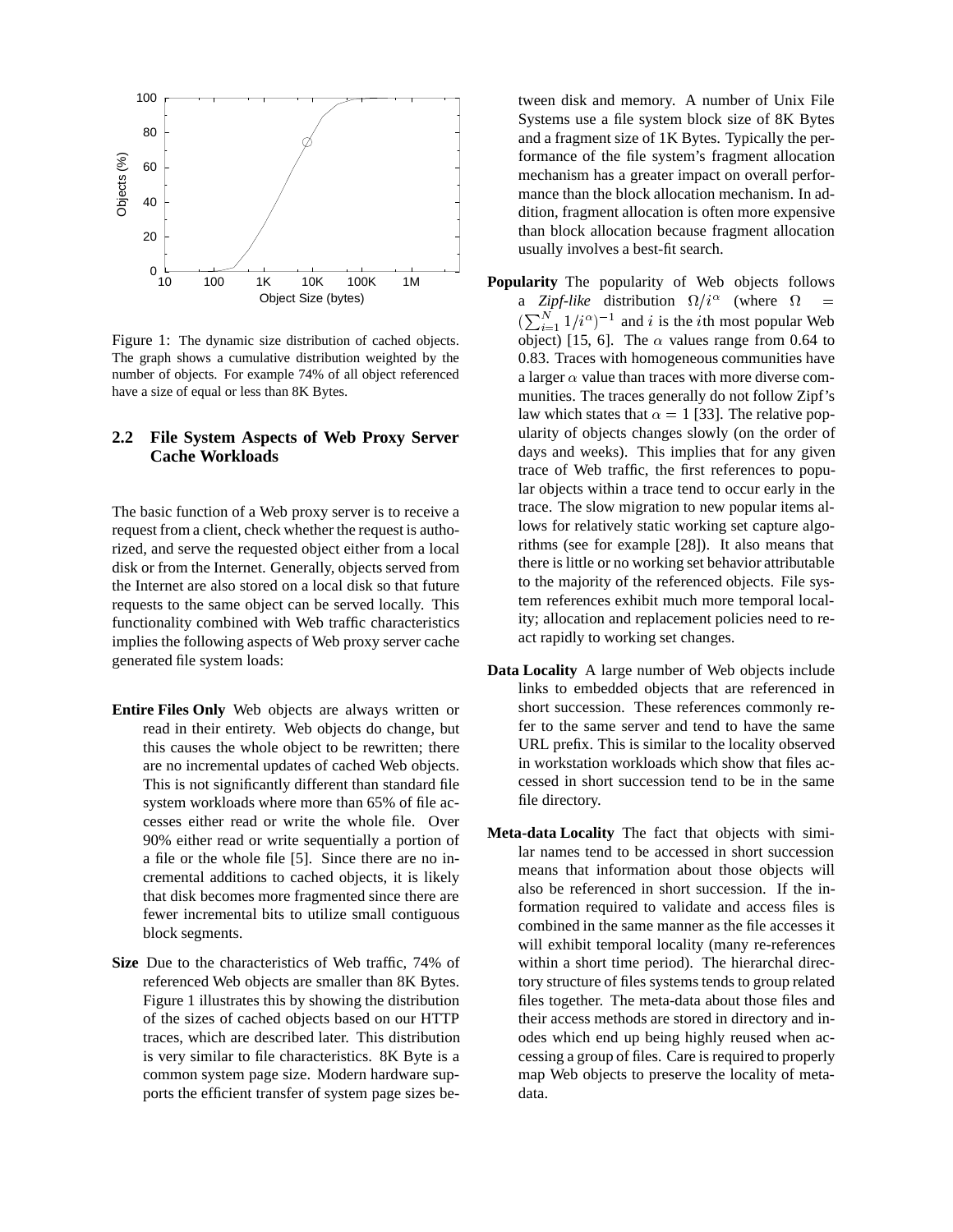- **Read/Write Ratio** The hit rate of Web caches is low (30%-50%, see [15, 1, 31, 4]). Every cache hit involves a read of the cache meta-data and a read of the cached data. Every miss involves a read of the cache meta-data, a write of meta-data, and a write of the Web object. Since there are typically more misses than hits, the majority of disk accesses are writes. File systems typically have many more reads than writes [23]; writes require additional work because the file system data must be properly flushed from memory to disk. The high fraction of writes also causes the disk to quickly fragment. Data is written, removed and rewritten quickly; this makes it difficult to keep contiguous disk blocks available for fast or large data writes.
- **Redundancy** Cached Web objects are (and should be) redundant; individual data items are not critical for the operation of Web proxy caches. If the cached data is lost, it can always be served from the Internet. This is not the case with file system data. Data lost before it is securely written to disk is irrecoverable. With highly reliable Web proxy servers (both software and hardware) it is acceptable to never actually store Web objects to disk, or to periodically store all Web objects to disk in the event of a server crash. This can significantly reduce the memory system page replacement cost for Web objects. A different assessment has to be made for the metadata which some web proxy server use for cache management. In the event of meta-data loss, either the entire content of the cache is lost or has to be somehow rebuilt based on data saved on disk. High accessibility requirements might neither allow the loss of the entire cache nor time consuming cache rebuilds. In that case meta-data has to be handled similarly to file system data. The volume of metadata is however much smaller than the volume of cached data.

## **2.3 Cache Architectures of Existing Web Proxy Servers**

The following describes the cache architectures we are investigating in this paper. The first two describe the architectures of two widely used web proxy servers, CERN and SQUID. We then describe how the SQUID architecture could be changed to improve performance. All architectures assume infinite cache sizes. We discuss the management of finite caches in section 3.

#### **2.3.1** CERN

The original web server httpd was developed at CERN and served as early reference implementation for World-Wide Web service. httpd can also be used as a web proxy server [18]. We refer to this function of httpd as "CERN".

CERN forks a new process for each request and terminates it after the request is served. The forked processes of CERN use the file system not only to store cached copies of Web objects but also to share meta-information about the content of the cache and to coordinate access to the cache. To find out whether a request can be served from the cache, CERN first translates the URL of the request into a URL directory and checks whether a *lock file* for the requested URL exists. The path of the URL directory is the result of mapping URL components to directories such that the length of the file path depends on the number of URL components. The check for a lock file requires the translation of each path component of the URL directory into an inode. Each translation can cause a miss in the file system's name cache in which case the translation requires information from the disk.

The existence of a lock file indicates that another CERN process is currently inserting the requested object into the cache. Locked objects are not served from the cache but fetched from the Internet without updating the cache. If no lock file exists, CERN tries to open a meta-data file in the URL directory. A failure to do so indicates a cache miss in which case CERN fetches the object from the Internet and inserts it into the cache thereby creating the necessary directories, temporary lock files, and meta-data file updates. All these operations require additional disk I/O in the case of misses in the file system's name and buffer cache. If the meta-data file exists and it lists the object file name as not expired, CERN serves the request from the cache.

#### **2.3.2** SQUID

The SQUID proxy [30] uses a single process to eliminate CERN's overhead of process creation and termination. The process keeps meta-data about the cache contents in main memory. Each entry of the the meta-data maps a URL to a *unique file number* and contains data about the "freshness" of the cached object. If the metadata does not contain an entry for the requested URL or the entry indicates that the cached copy is stale, the object is fetched from the Internet and inserted into the cache. Thus, with in-memory meta-data the disk is never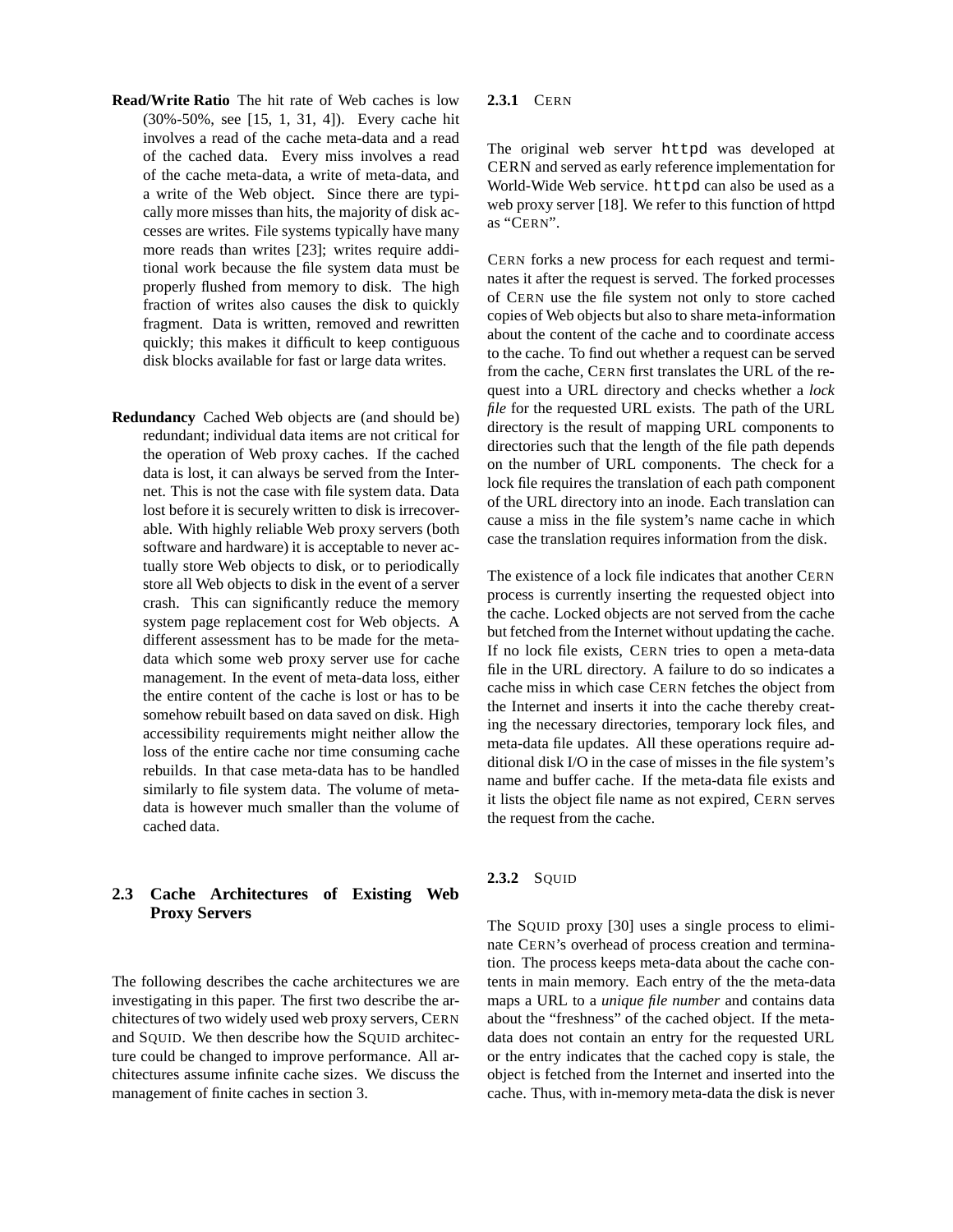touched to find out whether a request is a Web cache miss or a Web cache hit.

A unique file number  $n$  maps to a two-level file path that contains the cached object. The file path follows from the unique file number using the formula

$$
(x, y, z) = (n \mod l_1, n/l_1 \mod l_2, n)
$$

where  $(x, y, z)$  maps to the file path "x/y/z", and  $l_1$  and  $l_2$  are the numbers of first and second level directories. Unique file numbers for new objects are generated by either incrementing a global variable or reusing numbers from expired objects. This naming scheme ensures that the resulting directory tree is balanced. The number of first and second level directories are configurable to ensure that directories do not become too large. If directory objects exceed the size of a file block, directory look-up times increase.

## **2.4 Variations on the** SQUID **Cache Architecture**

The main difference between CERN and SQUID is that CERN stores all state on disk while SQUID keeps a representation of the content of its cache (the meta-data) in main memory. It would seem straightforward to assume that CERN's architecture causes more disk I/O than SQUID's architecture. However, as we showed in [19], CERN's and SQUID's disk I/O are surprisingly similar for the same workload.

Our conjecture was that this is due to the fact that CERN's cache architecture preserves some of the locality of the HTTP reference stream, while SQUID's unique numbering scheme destroys locality. Although the CERN cache has a high file system overhead, the preservation of the spatial locality seen in the HTTP reference stream leads to a disk I/O performance comparable to the SQUID cache.

We have designed two alternative cache architectures for the SQUID cache that improve reference locality. We also investigated the benefits of circumventing the common file system abstractions for storing and retrieving objects by implementing *memory-mapped* caches. Memory mapped caches can reduce the number of filesystem calls and effectively use large primary memories. However, memory-mapped caches also introduce more complexity for placement and replacement policies. We will examine several such allocation policies.



Figure 2: The locality of *server names* in an HTTP request stream. The data is based on an HTTP request stream with 495,662 requests (minus the first 100,000 to warm up the cache).

#### **2.4.1** SQUIDL

We designed a modified SQUID cache architecture, SQUIDL, to determine whether a locality-preserving translation of an HTTP reference stream into a file system access stream reduces disk I/O. The only difference between SQUID and SQUIDL is that SQUIDL derives the URL directory name from the URL's host name instead of calculating a unique number. The modified formula for the file path of a cached object is now

$$
(x, y, z) = (h(s) \wedge m_{l_1}, h(s) \wedge m_{l_2}, n)
$$

where  $s$  is the host name of the requested URL,  $h$  is a hash function,  $\wedge$  is the bitwise conjunction,  $m_{l_1}$  a bit mask for the first level directories, and  $m_{l_2}$  for the second level directories.

The rationale of this design is based on observation of the data shown in figure 2 (based on our HTTP traces, see below): the temporal locality of server names in HTTP references is high. One explanation for this is the fact that a large portion of HTTP requests are for objects that are embedded in the rendition of a requested HTML object. HTTP clients request these "in-lined" objects immediately after they parsed the HTML object. In most HTML objects all in-lined objects are from the same server. Since SQUIDL stores cached objects of the same server in the same directory, cache references to linked objects will tend to access the same directory. This leads to a burst of requests to the same directory and therefore increases the temporal locality of file system requests.

One drawback of SQUIDL is that a single directory may store many objects from a popular server. This can lead to directories with many entries which results in directory objects spanning multiple data blocks. Di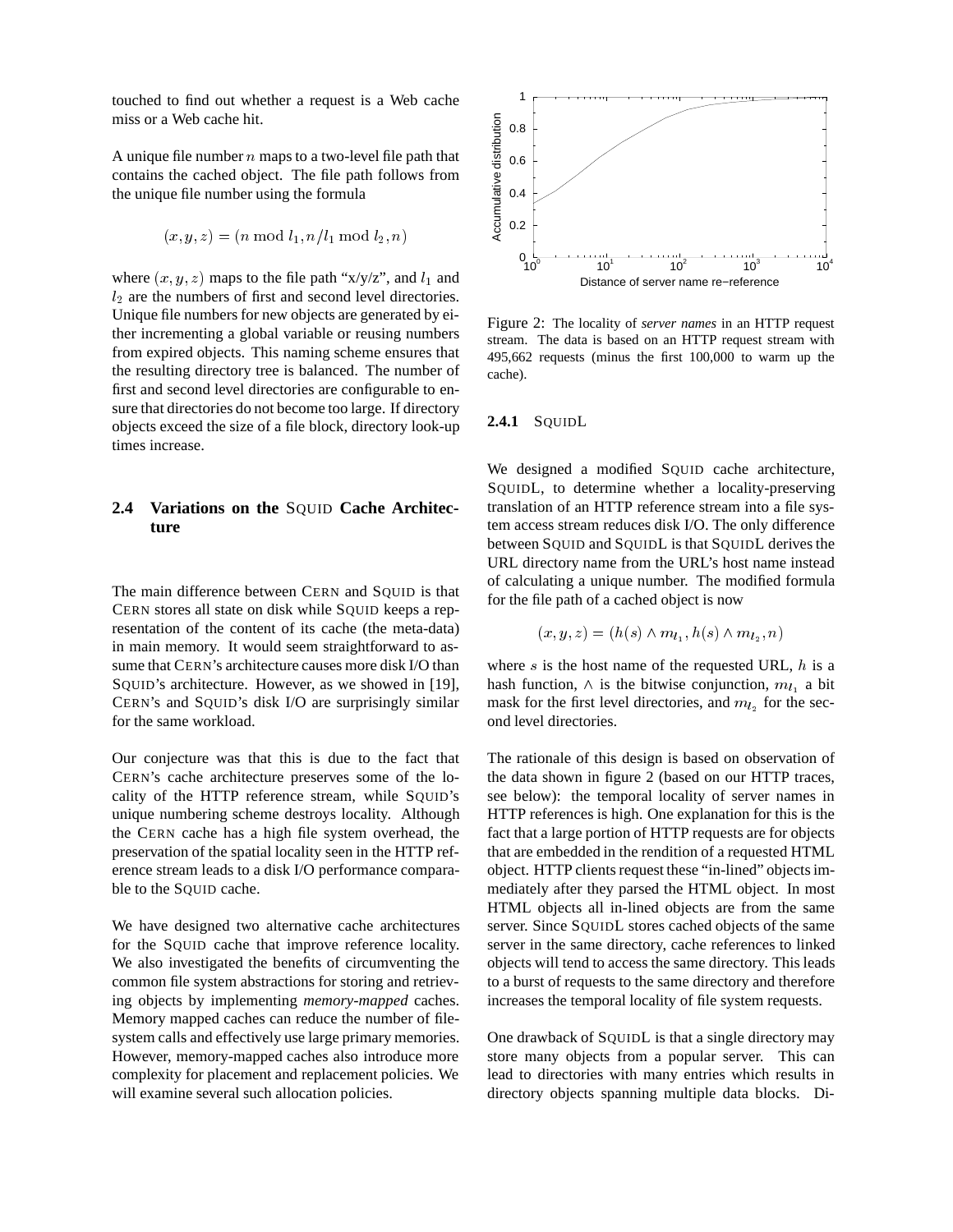rectory lookups in directory objects that are larger than one block can take significantly longer than directory lookups in single block directory objects [21]. If the disk cache is distributed across multiple file systems, directories of popular servers can put some file systems under a significantly higher workload than others. The SQUIDL architecture does produce a few directories with many files; for our workload only about 30 directories contained more than 1000 files. Although this skewed access pattern was not a problem for our system configuration, recent changes to SQUID version 2.0 [10, 13] implements a strategy that may be useful for large configurations. The changes balance file system load and size by allocating at most  $k$  files to a given directory. Once a directory reaches this user-configured number of files, SQUID switches to a different directory. The indexing function for this strategy can be expressed by

$$
(x, y, z) = (n/(k * l_2), n/k \mod l_2, n \mod k)
$$

where  $k$  is specified by the cache administrator. Notice that this formula poses an upper limit of  $max_o \overline{objs}$  =  $l_1 * l_2 * k$  objects that can be stored in the cache. Extensions to this formula could produce relatively balanced locality-preserving directory structures.

#### 2.4.2 SOUIDM

One approach to reduce disk I/O is to circumvent the file system abstractions and store objects into a large memory-mapped file [22]. Disk space of the memorymapped file is allocated once and access to the file are entirely managed by the virtual memory system. This has the following advantages:

- **Naming** Stored objects are identified by the offset into the memory-mapped file which directly translates into a virtual memory address. This by-passes the overhead of translating file names into inodes and maintaining and storing those inodes.
- **Allocation** The memory-mapped file is allocated once. If the file is created on a new file system, the allocated disk space is minimally fragmented which allows high utilization of disk bandwidth. As long as the file does not change in size, the allocated disk space will remain unfragmented. This one-time allocation also by-passes file system block and fragment allocation overhead  $1$ . Notice that memory-

mapped files does not prevent *internal fragmentation*, *i.e.* the possible fragmentation of the content of the memory-mapped file due to application-level data management of the data stored in memorymapped files. Since we assume infinite caches, internal fragmentation is not an issue here. See section 3 for the management of finite memorymapped caches.

**Paging** Disk I/O is managed by virtual memory which takes advantage of hardware optimized for paging. The smallest unit of disk I/O is a system page instead of the size of the smallest stored object.

Thus, we expect that memory-mapping will benefit us primarily in the access of small objects by eliminating the opening and closing of small files. Most operating systems have limits on the size of memory-mapped files, and care must be taken to appropriately choose the objects to store in the limited space available. In the cache architecture SQUIDM we therefore chose the system page size (8K Byte) as upper limit. Over 70% of all object references are less or equal than 8K bytes (see figure 1 which is based on our HTTP traces). Objects larger than 8K Bytes are cached the same way as in SQUID.

To retrieve an object from a memory-mapped file we need to have its offset into the memory-mapped file and its size. In SQUIDM offset and size of each object are stored in in-memory meta-data. Instead of keeping track of the actual size of an object we defined five *segment sizes* (512, 1024, 2048, 4,096, or 8,192 Bytes). This reduces the size information from thirteen bits down to three bits. Each object is padded to the smallest segment size. In section 3 we will show more advantages of managing segments instead of object sizes.

These padded objects are contiguously written into the mapped virtual memory area in the order in which they are first referenced (and thus missed). Our conjecture was that this strategy would translate the temporal locality of the HTTP reference stream into spatial locality of virtual memory references.

We will show that this strategy also tends to concentrate very popular objects in the first few pages of the memory-mapped file; truly popular objects will be referenced frequently enough to be at the beginning of any reference stream. Clustering popular objects significantly reduces the number of page faults since those pages tend to stay in main memory. Over time, the set of popular references may change, increasing the page fault rate.

<sup>&</sup>lt;sup>1</sup>This assumes that the underlying file system is not a log structured file system. File systems that log updates to data need to continually allocate new blocks and obliterate old blocks, thereby introducing fragmentation over time.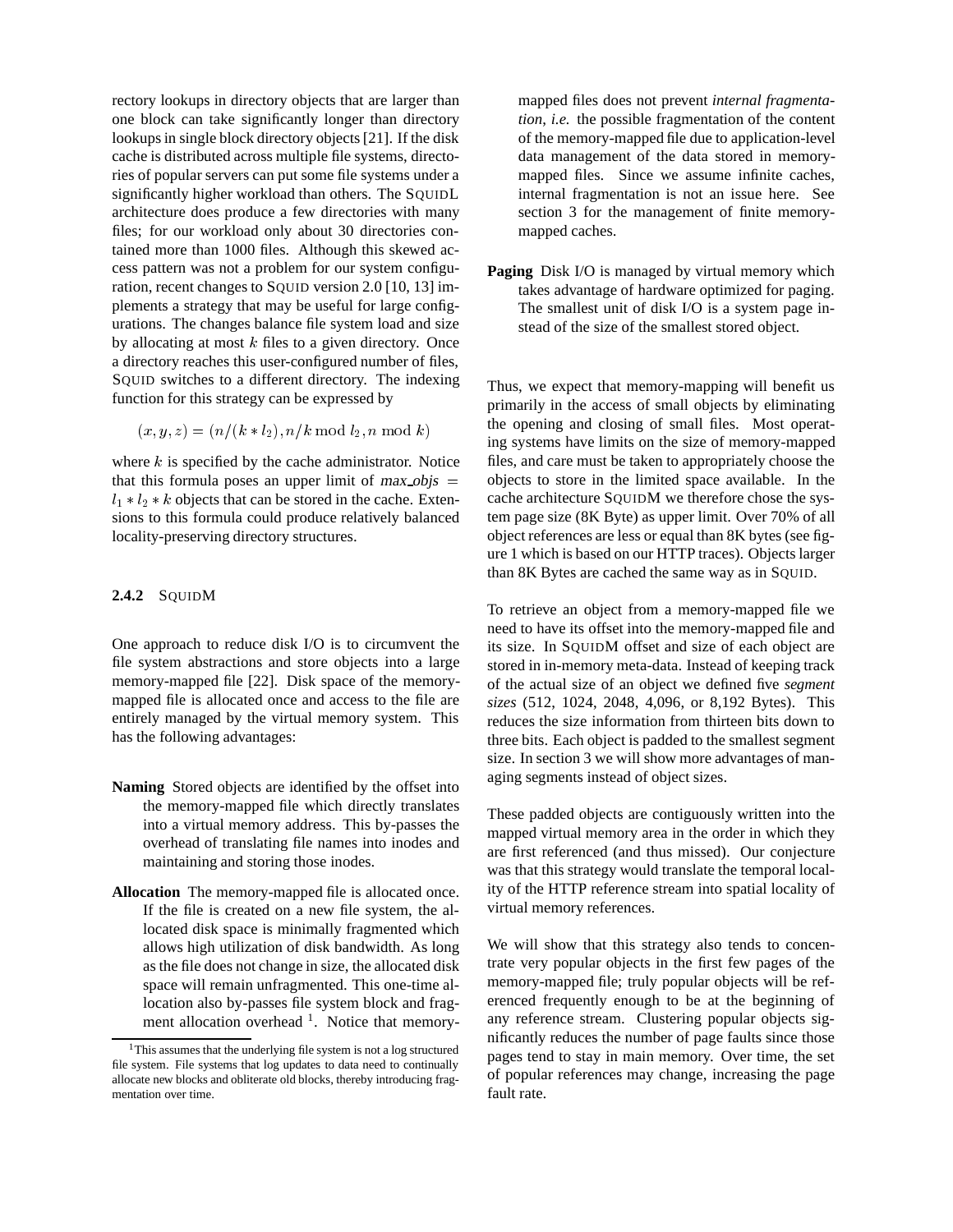**Algorithm 1** Algorithm to pack objects without crossing system page boundaries. The algorithm accepts a list of objects sizes of  $\leq$  8192 Bytes and outputs a list of offsets for packing each object without crossing system page boundaries (the size of a system page is 8192 Bytes).

```
proc packer (list object sizes) \equivOne offset pointer for each segment size:
512, 1024, 2048, 4096, 8192
freelist := [0, 0, 0, 0, 0];
offset list := \parallel:
f{or} i := 0 to length (list of object sizes) -1 do
     size := list of object sizes[i];Determine segment size that fits object
     for segment = 0 to 4 do
          \mathbf{if} size \leq 2^{9+{\rm{segment}}} then exit \mathbf{fi} od;
     Find smallest available segment that fits
     <u>for</u> free seg := segment \underline{\mathbf{to}} 4 \underline{\mathbf{do}}if freelist [free_seg \geq 0 \vee free seg = 4
            then offset = freelist [free_seg];
                  if free seg = 4Set 8192-pointer to next system page
                     otherwise mark free segment as taken
                     then freelist [4] := offset +8192<u>else</u> freelist [free_seg] := 0 fi;
                  Update freelist with what is left
                  <u>for</u> rest seg := segment to free seg -1 do
                       new\_offset := offset + 2^{9+rest\_seg}:
                       freelist [rest\_seg] := new\_offset \underline{od};exit fi od;
     append (offset, offset_list)
od;
 offset list.
```
#### **2.4.3** SQUIDML

The SQUIDML architecture uses a combination of SQUIDM for objects smaller than 8K Byte and SQUIDL for all other objects.

#### **2.4.4** SQUIDMLA

The SQUIDMLA architecture combines the SQUIDML architecture with an algorithm to *align* objects in the memory mapped file such that no object crosses a page boundary. An important requirement of such an algorithm is that it preserves reference locality. We use a packing algorithm, shown in Algorithm 1 that for the given traces only slightly modifies the order in which objects are stored in the memory-mapped file. The algorithm insures that no object crosses page boundaries.

## **3 Management of Memory-mapped Web Caches**

In the previous section we reasoned that storing small objects in a memory-mapped file can significantly reduce disk I/O. We assumed infinite cache size and therefore did not address replacement strategies. In this section we explore the effect of replacement strategies on disk I/O of finite cache architectures which use memorymapped files.

Cache architectures which use the file system to cache objects to either individual files or one memory-mapped file are really two-level cache architectures: the firstlevel cache is the buffer cache in the primary memory and the second-level cache is the disk. However, standard operating systems generally do not support sufficient user-level control on buffer cache management to control primary memory replacement. This leaves us with the problem of replacing objects in secondary memory in such a way that disk I/O is minimized.

In the following sections we first review relevant aspects of system-level management of memory-mapped files. We then introduce three replacement algorithms and evaluate their performance.

#### **3.1 Memory-mapped Files**

A memory-mapped file is represented in the virtual memory system as a virtual memory object associated with a *pager*. A pager is responsible for filling and cleaning pages from and to a file. In older Unix systems the pager would operate on top of the file system. Because the virtual memory system and the file system used to be two independent systems, this led to the duplication of each page of a memory-mapped file. One copy would be stored in a buffer managed by the buffer cache and another in a page frame managed by the virtual memory. This duplication is not only wasteful but also leads to cache inconsistencies. Newer Unix implementations have a "unified buffer cache" where loaded virtual memory pages and buffer cache buffers can refer to the same physical memory location.

If access to a virtual memory address causes a page fault, the page fault handler is selecting a *target page* and passes control to the pager which is responsible for filling the page with the appropriate data. A *pager* translates the virtual memory address which caused the page fault into the memory-mapped file offset and retrieves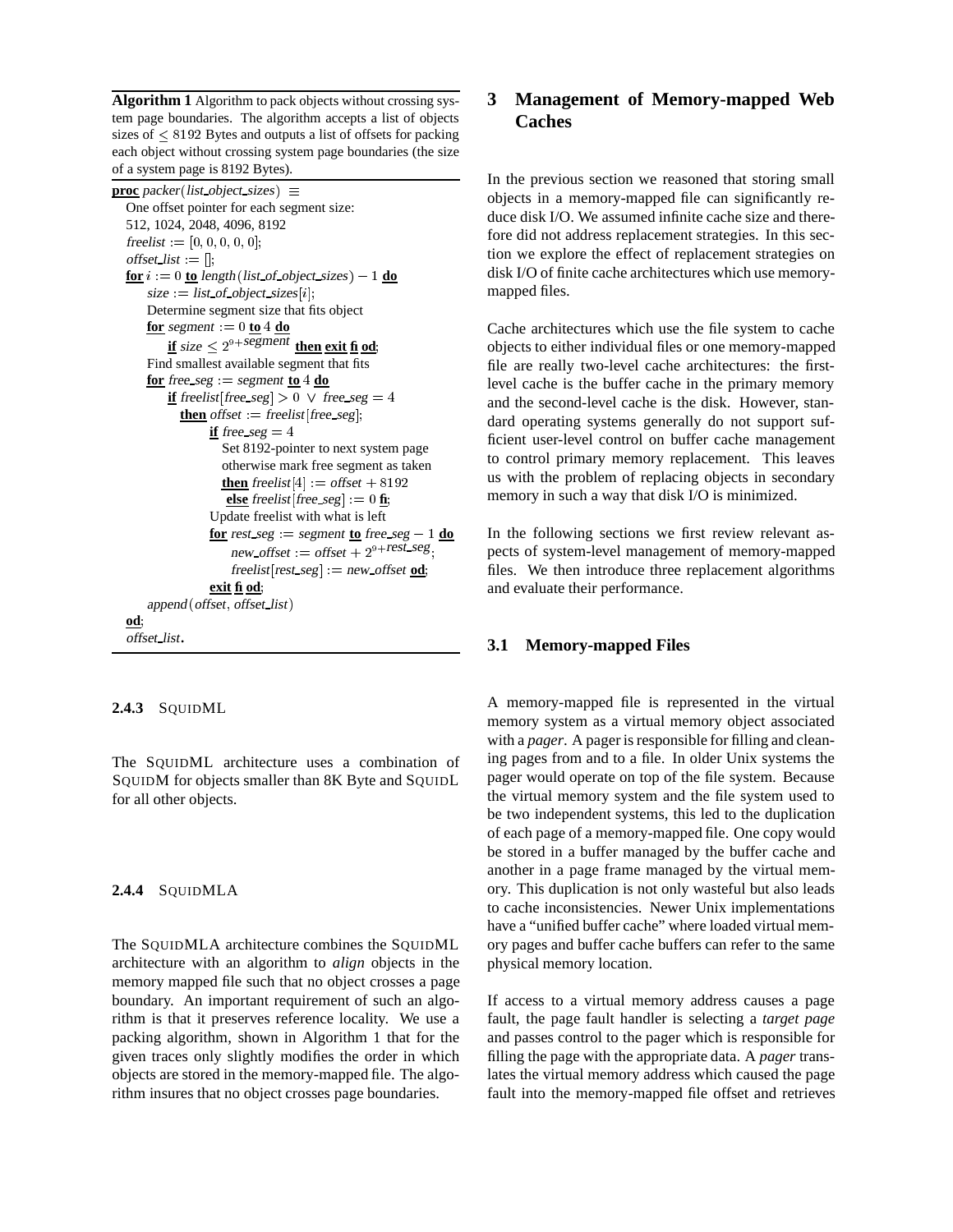the corresponding data from disk.

In the context of memory-mapped files, a page is *dirty* if it contains information that differs from the corresponding part of the file stored on disk. A page is *clean* if its information matches the information on the associated part of the file on disk. We call the process of writing dirty pages to disk *cleaning*. If the target page of a page fault is dirty it needs to be cleaned before it can be handed to the pager. Dirty pages are also cleaned periodically, typically every 30 seconds.

The latency of a disk transaction does not depend on the amount of data transferred but on disk arm repositioning and rotational delays. The file system as well as disk drivers and disk hardware are designed to minimize disk arm repositioning and rotational delays for a given access stream by reordering access requests depending on the current position of the disk arm and the current disk sector. However, reordering can only occur to a limited extent. Disk arm repositioning and rotational delays are still mainly dependent on the access pattern of the access stream and the disk layout.

Studies on file systems (*e.g.* [23]) have shown that the majority of file system access is a sequential access of logically adjacent data blocks. File systems therefore establish disk layout which is optimized for sequential access by placing logically adjacent blocks into physically adjacent sectors of the same cylinder whenever possible [21]. Thus, a sequential access stream minimizes disk arm repositioning and rotational delays and therefore reduces the latency of disk transactions.

If the entire memory-mapped file fits into primary memory, the only disk I/O is caused by periodic page cleaning and depends on the number of dirty pages per periodic page cleaning and the length of the period between page cleaning. The smaller the fraction of the memorymapped file which fits into primary memory, the higher the number of page faults. Each page fault will cause extra disk I/O. If page faults occur randomly throughout the file, each page fault will require a separate disk I/O transaction. The larger the number of dirty pages the higher the likelihood that the page fault handler will choose dirty target pages which need to be cleaned before being replaced. Cleaning target pages will further increase disk I/O.

The challenge of using memory-mapped files as caches is to find replacement strategies that keep the number of page faults as low as possible, and that create an access stream as sequential as possible.

## **3.2 Cache Management**

We are looking for cache management strategies which optimize hit rate but minimize disk I/O. We first introduce a strategy that requires knowledge of the entire trace. Even though this strategy is not practical it serves as an illustration on how to ideally avoid disk I/O. We then investigate the use of the most common replacement strategy, LRU and discuss its possible drawbacks. This motivates the design of a third replacement strategy which uses a combination of cyclic and frequency-based replacement.

## **3.3 Replacement strategies**

Before we look at specific replacement algorithms it is useful to review an object replacement in terms of disk I/O. All replacement strategies are extensions of the SQUIDMLA cache architecture except the "future looking" strategy which is an extension of SQUIDML. The replacement strategies act on segments. Thus the size of an object is either 512, 1K, 2K, 4K, or 8K Bytes. For simplicity an object can replace another object of the same segment size only. We call objects to be replaced the *target object* and the page on which the target object resides, the *target object's page*. Notice that this is not the same as the *target page* which is the page to be replaced in a page fault. What disk I/O is caused by a object replacement depends on the following factors:

- **Whether the target object's page is loaded** If the target object's page is already loaded in primary memory, no immediate disk I/O is necessary. Like in all other cases the replacement dirties the target object's page. All following factors assume that the target object's page is not loaded.
- **Object's size** Objects of size 8K Bytes replace the entire content of the object's target page. If the object is of a smaller segment size the target object's page needs to be faulted into memory to correctly initialize primary memory.
- **Whether the target page is dirty** If the target object's page needs to be loaded, it is written to a memory location of a target page (we assume the steadystate where loading a page requires to clear out a target page). If the target page is dirty it needs to be written to disk before it can be replaced.

The best case for a replacement is when the target object's page is already loaded. In the worst case a replace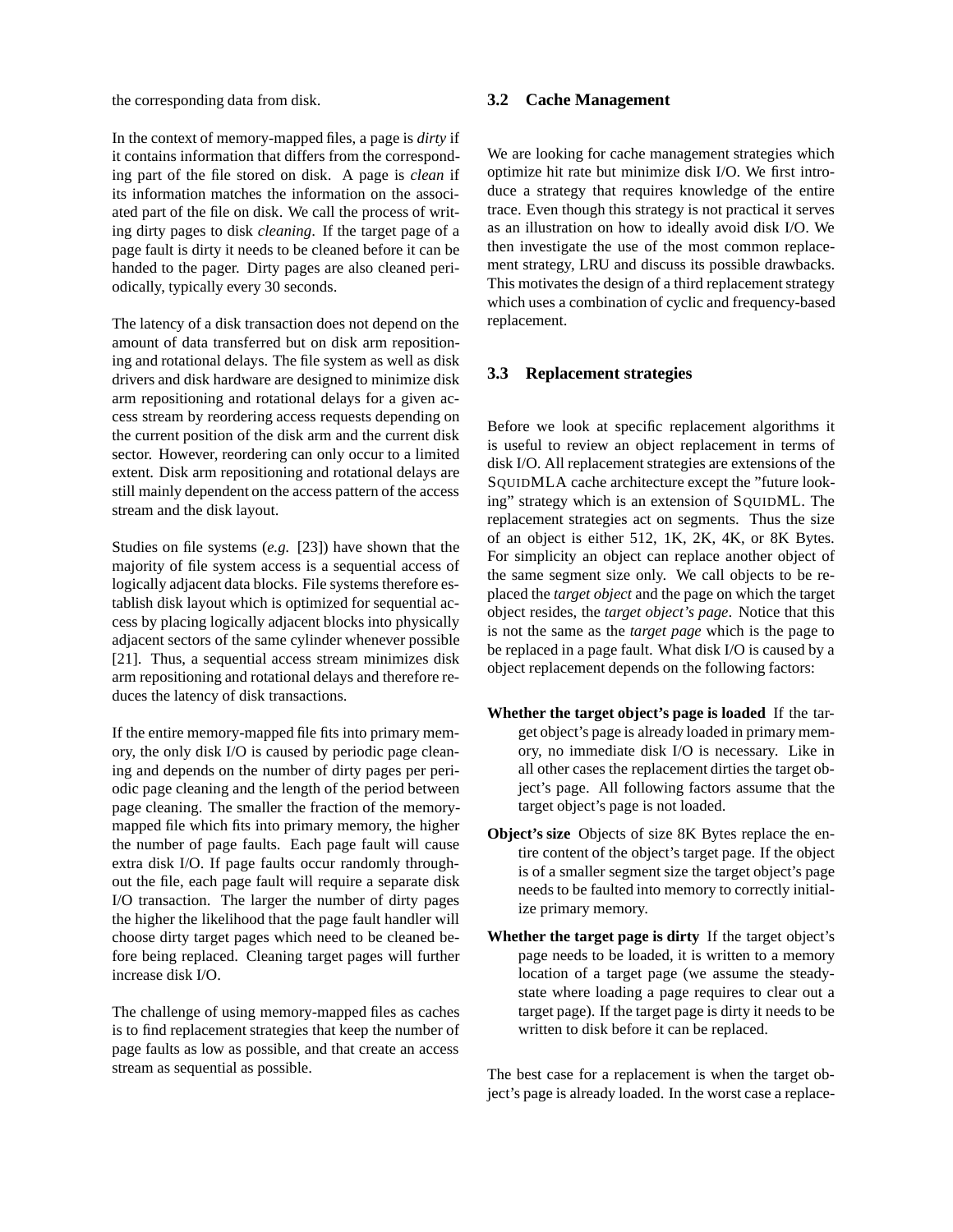ment case causes two disk I/O transactions: one to write a dirty page to disk, and another to fault in the target object's page for an object of a segment size smaller than 8K Bytes.

Beside the synchronous disk I/O there is also disk I/O caused by the periodic page cleaning of the operating system. If a replacement strategy creates a large number of dirty pages, the disk I/O of page cleaning is significant and can delay read and write system calls.

## **3.4 "Future-looking" Replacement**

Our "future looking" strategy modifies the SQUIDML architecture to use a pre-computed placement table that is derived from *the entire trace*, including all future references. The intent is to build a "near optimal" allocation policy, while avoiding the computational complexity of implementing a perfect bin-packing algorithm, which would take non-polynomial time. The placement table is used to determine whether a reference is a miss or a hit, whether an object should be cached, and where it should be placed in the cache. We use the following heuristics to build the placement table:

- 1. All objects that occur in the workload are sorted by their popularity and all objects that are only referenced once are discarded, since these would never be re-referenced in the cache.
- 2. The remaining objects are sorted by descending order of their popularity. The packer algorithm of SQUIDMLA (see algorithm 1) is then used to generate offsets until objects cannot be packed without exceeding the cache size.
- 3. Objects which do not fit into the cache during the second step are then placed such that they replace the most popular object, and the time period between the first and last reference of the new object does not overlap with the time period between the first and last reference of the replaced object.

The goal of the third step is to place objects in pages that are likely to be memory resident but without causing extra misses. Objects that cannot be placed into the cache without generating extra misses to cached objects are dropped on the assumption that their low popularity will not justify extra misses to more popular objects.

## **3.5 LRU Replacement**

The LRU strategy combines SQUIDMLA with LRU replacement for objects stored in the memory-mapped file. The advantage of this strategy is that it keeps popular objects in the cache. The disadvantage of LRU in the context of memory-mapped files is that it has no concept of collocating popular objects on one page and therefore tends to choose target objects on pages that are very likely not loaded. This has two effects: First it causes a lot of page faults since a large percentage of target objects are of smaller segment size than 8K. Second, the large number of page faults creates a large number of dirty pages which causes significant page cleaning overhead and also increases the likelihood of the worst case where a replacement causes two disk I/O transactions. A third disadvantage of LRU replacement is that the selection of a target page is likely to generate a mostly random access stream instead of a more sequential access stream.

## **3.6 Frequency-based Cyclic (FBC) Replacement**

We now introduce a new strategy we call Frequencybased Cyclic (FBC) replacement. FBC maintains access frequency counts of each cached object and a target pointer that points to the first object that it considers for replacement. Which object actually gets replaced depends on the reference frequency of that object. If the reference frequency is equal or greater than  $C_{\text{max}}$ , the target pointer is advanced to the next object of the same segment size. If the reference frequency is less than  $C_{\text{max}}$ , the object becomes the target object for replacement. After replacing the object the target pointer is advanced to the next object. If the target pointer reaches the end of the cache it is reset to the beginning. Frequency counts are aged whenever the average reference count of all objects becomes greater than  $A_{\text{max}}$ . If the average value reaches this value, each frequency count c is reduced to  $\lceil c/2 \rceil$ . Thus, in the steady state the sum of all reference counts stay between  $N \times A_{\text{max}}/2$  and  $N \times A_{\text{max}}$  (where N is the number of cached objects). The ceiling function is necessary because we maintain a minimum reference count of one. This aging mechanism follows the approach mentioned in [26, 12].

Since Web caching has a low hit rate, most cached objects are never referenced again. This in turns means that most of the time, the first object to which the target pointer points becomes the target object. The result is an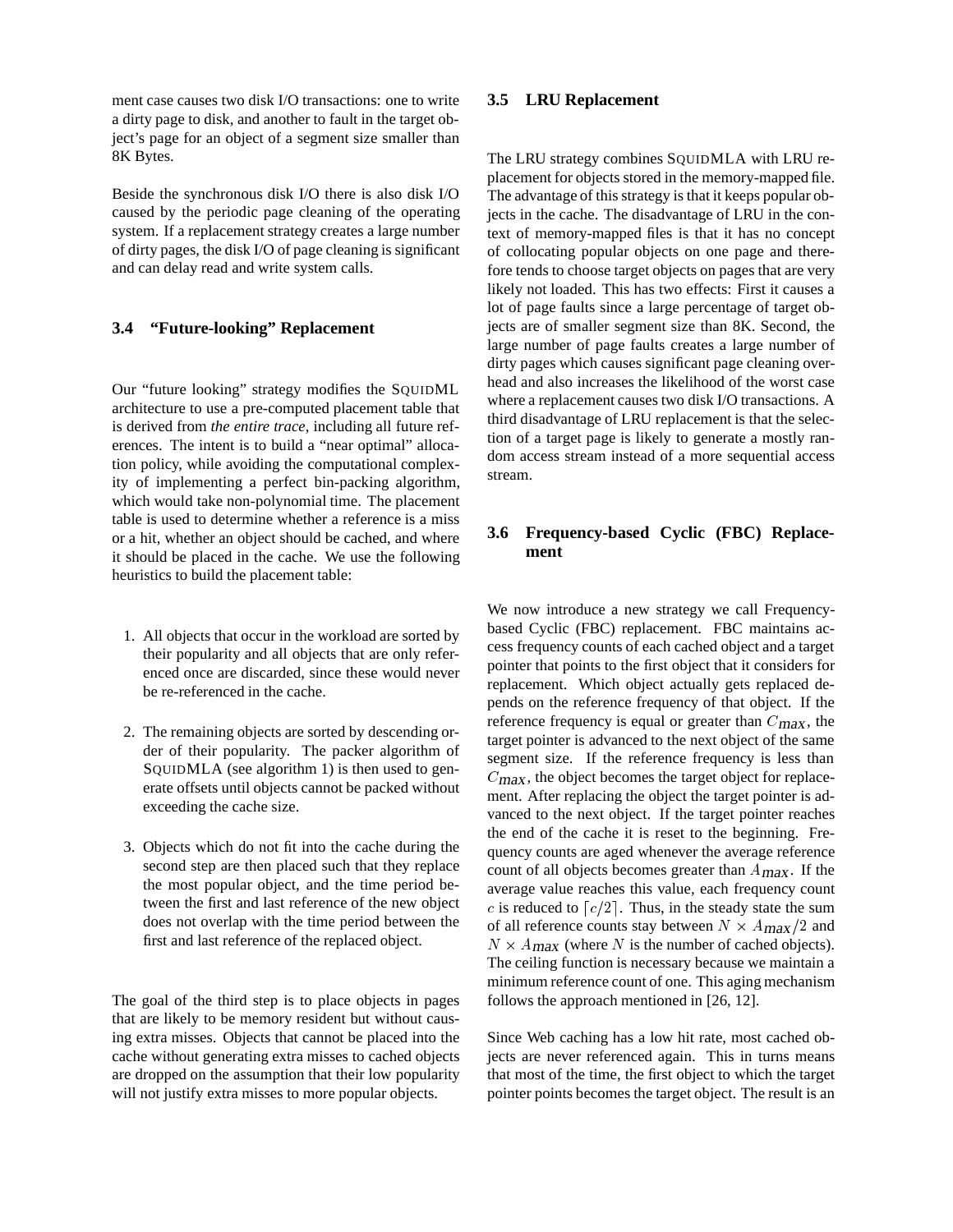almost sequential creation of dirty pages and page faults which is likely to produce a sequential access stream. Skipping popular pages has two effects. Firstly, it avoids replacing popular objects, and secondly the combination of cyclic replacement and aging factors out references to objects that are only popular for a short time. Short-term popularity is likely to age away within a few replacement cycles.

The two parameters of FBC,  $C_{\text{max}}$  and  $A_{\text{max}}$  have the following intuitive meaning.  $C_{\text{max}}$  determines the threshold below which a page is replaced if cyclic replacement points to it (otherwise it is skipped). For high  $C_{\text{max}}$  the hit rate suffers because more popular objects are being replaced. For low  $C_{\text{max}}$  more objects are skipped and the access stream becomes less sequential. With the Zipf-like distribution of object popularity, most objects are only accessed once. This allows low values for  $C_{\text{max}}$  without disturbing sequential access. <sup>A</sup>max determines how often objects are aged. For high <sup>A</sup>max aging takes place at a low frequency which leaves short-term-popular objects with high reference counts for a longer period of time. Low  $A_{\text{max}}$  values culls out short-term popularity more quickly but also make popular objects with a low but stable reference frequency look indistinguishable from less popular objects. Because of the Zipf-like distribution of object popularity, a high  $A_{\text{max}}$  will introduce only a relatively small set of objects that are popular for a short term only.

## **4 Experimental Methodology**

In order to test these cache architectures we built a *disk workload generator* that simulates the part of a Web cache that accesses the file system or the virtual memory. With minor differences, the simulator performs the same disk I/O activity that would be requested by the proxy. However, by using a simulator, we simplified the task of implementing the different allocation and replacement policies and greatly simplified our experiments. Using a simulator rather than a proxy allows us to use traces of actual cache requests without having to mimic the full Internet. Thus, we could run repeatable measurements on the cache component we were studying – the disk I/O system.

The workload generators are driven by actual HTTP Web proxy server traces. Each trace entry consists of a URL and the size of the referenced object. During an experiment a workload generator sequentially processes each trace entry – the generator first determines whether a cached object exists and then either "misses" the object into the cache by writing data of the specified size to the appropriate location or "hits" the object by reading the corresponding data. Our workload generators process requests sequentially and thus our experiments do not account for the fact that the CERN and SQUID architecture allow multiple files to be open at the same time and that access to files can be interleaved. Unfortunately this hides possible file system locking issues.

We ran all infinite cache experiments on a dedicated Digital Alpha Station 250 4/266 with 512M Byte main memory. We used two 4G Byte disks and one 2G Byte disk to store cached objects. We used the UFS file system that comes with Digital Unix 4.0 for all experiments except those that calibrate the experiments in this paper to those in earlier work. The UFS file system uses a block size of 8192 Bytes and a fragment size of 1024 Bytes. For the comparison of SQUID and CERN we used Digital's Advanced File System (AdvFS) to validate our experiments with the results reported in [19].

UFS cannot span multiple disks so we needed a separate file system for each disk. All UFS experiments measured SQUID derived architectures with 16 firstlevel directories and 256 second-level directories. These 4096 directories were distributed over the three file systems, 820 directories on the 2G Byte disk and 1638 directories on each of the 4G Byte disks. When using memory-mapped caches, we placed 2048 directories on each 4G Byte disk and used the 2G Byte disk exclusively for the memory-mapped file. This also allowed us to measure memory-mapped-based caching separately from file-system-based caching.

We ran all finite cache experiments on a dedicated Digital Alpha Station 3000 with 64M Byte main memory and a 1.6G Byte disk. We set the size of the memorymapped file to 160M Bytes. This size ensures ample exercise of the Web cache replacement strategies we are testing. The size is also roughly six times the size of the amount of primary memory used for memory-mapping (about 24M Bytes; the workload generator used 173M Bytes of virtual memory and the resident size stabilized at 37M Bytes). This creates sufficient pressure on primary memory to see the influence of the tested replacement strategies on buffer cache performance.

For the infinite cache experiments we used traces from Digital's corporate gateway in Palo Alto, CA, which runs two Web proxy servers that share the load by using round-robin DNS. We picked two consecutive weekdays of one proxy server and removed every non-HTTP request, every HTTP request with a reply code other than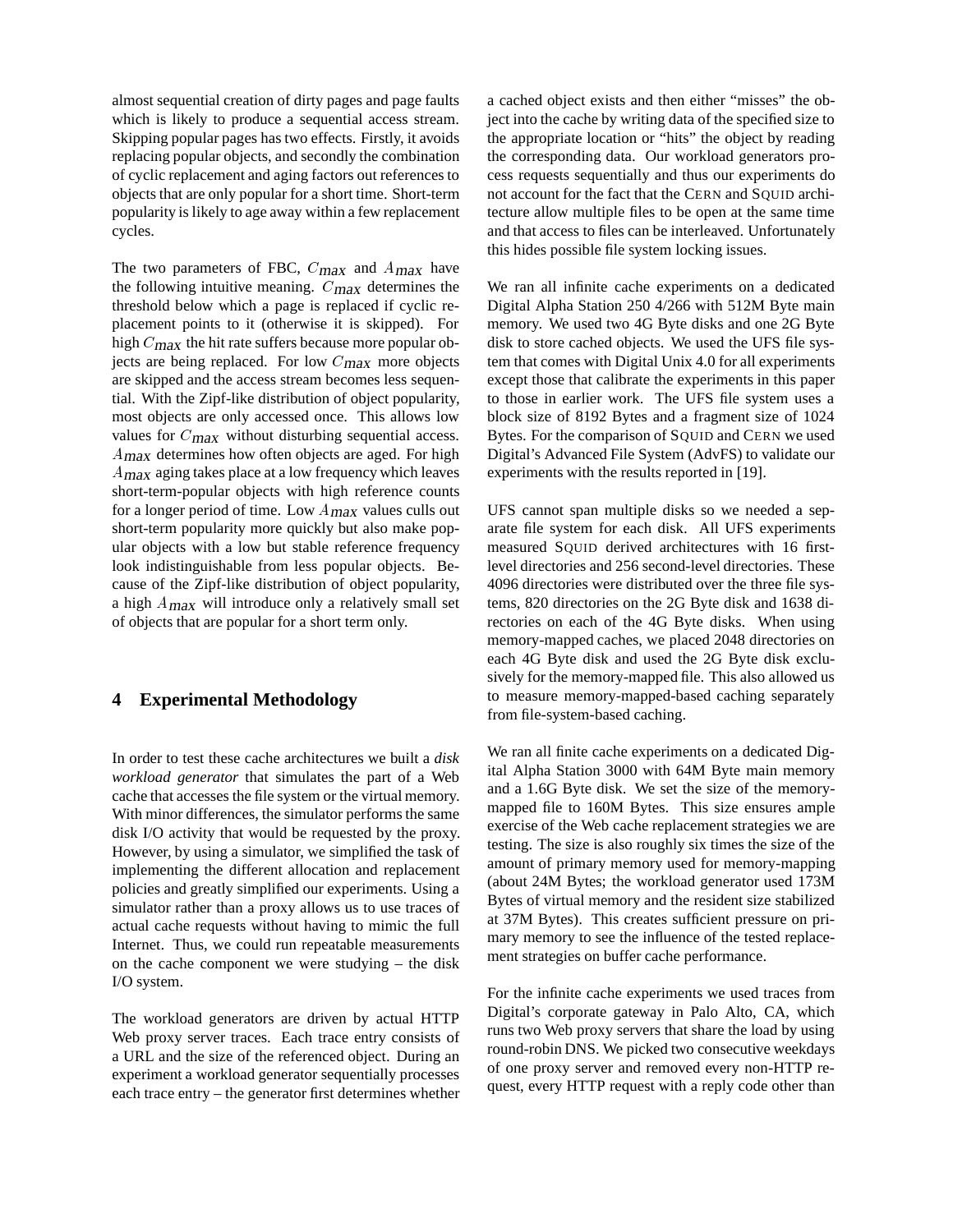200 ("OK"), and every HTTP request which contain "?" or "cgi-bin". The resulting trace data consists of 522,376 requests of the first weekday and 495,664 requests of the second weekday. Assuming an infinite cache, the trace leads to a hit rate of 59%. This is a high hit rate for a Web proxy trace; it is due to the omission of non-cacheable material and the fact that we ignore object staleness.

For the finite cache experiments we used the same traces. Because we are only interested in the performance of memory-mapped files, we removed from the traces all references to objects larger than 8K Bytes since these would be stored as individual files and not in the memory-mapped file. As parameters for FBC we used  $C_{\text{max}} = 3$  and  $A_{\text{max}} = 100$ .

Each experiment consisted of two phases: the first *warmup* phase started with a newly initialized file system and newly formatted disks on which the workload generator ran the requests of the first day. The second *measurement* phase consisted of processing the requests of the following day using the main-memory and disk state that resulted from the first phase. All measurements are taken during the second phase using the trace data of the second weekday. Thus, we can directly compare the performance of each mimicked cache architecture by the absolute values of disk I/O.

We measured the disk I/O of the simulations using AdvFS with a tool called advfsstat using the command advfsstat -i 1 -v 0 cache domain, which lists the number of reads and writes for every disk associated with the file domain. For the disk I/O of the simulations using UFS we used iostat. We used iostat rz3 rz5 rz6 1, which lists the bytes and transfers for the three disks once per second. Unfortunately, iostat does not segregate the number of reads and writes.

## **5 Results**

We first compared the results of our cache simulator to our prior work to determine that the simulator exercised the disk subsystem with similar results to the actual proxy caches. We measured the disk I/O of the two workload generators that mimic CERN and SQUID to see whether the generator approach reproduces the same relative disk I/O as observed on the real counterparts [19]. As Figure 3 shows, the disk I/O is similar when using the CERN and SQUID workload generators. This agrees with our earlier measurements showing that CERN and SQUID make similar use of the disk subsystem. The



Figure 3: Disk I/O of the workload generators mimicking CERN and Squid. The measurements were taken from an AdvFS. In [19] we observed that The disk I/O of CERN and SQUID is surprisingly similar considering that SQUID maintains in-memory meta-data about its cache content and CERN does not. Our workload generators reproduce this phenomena.

measurements were taken using the AdvFS file system because the Web proxy servers measured in [19] used that file system. The AdvFS utilities allowed us to distinguish between reads and writes. The data shows that only a third of all disk I/O are reads even though the cache hit rate is 59%.

Our traces referenced less than 8G Bytes of data, and thus we could conduct measurements for "infinite" caches with the experimental hardware. Figure 4 shows the number of disk I/O transactions and the duration of each trace execution for each of the architectures.

Comparing the performance of SQUID and SQUIDL shows that simply changing the function used to index the URL reduces the disk I/O by  $\approx 50\%$ .

By comparing SQUID and SQUIDM we can observe that memory mapping all small objects not only improves locality but produces a greater overall improvement in disk activity: SQUIDM produces 60% fewer disk I/O. Recall that SQUIDM stores all objects of size  $\leq 8192$  in a memory-mapped file and all larger objects in the same way as SQUID. As shown in Figure 1, about 70% of all references are to objects  $\leq 8192$ . Thus, the remaining 30% of all references go to objects stored using the SQUID caching architecture. If we assume that these latter references account for roughly the same disk I/O in SQUIDM as in SQUID, none of the benefits come from these 30% of references. This means that there is an 85% savings generated off of the remaining 70% of SQUID's original disk I/O. Much of the savings occurs because writes to the cache are not immediately committed to the disk, allowing larger disk transfers.

An analogous observation can be made by comparing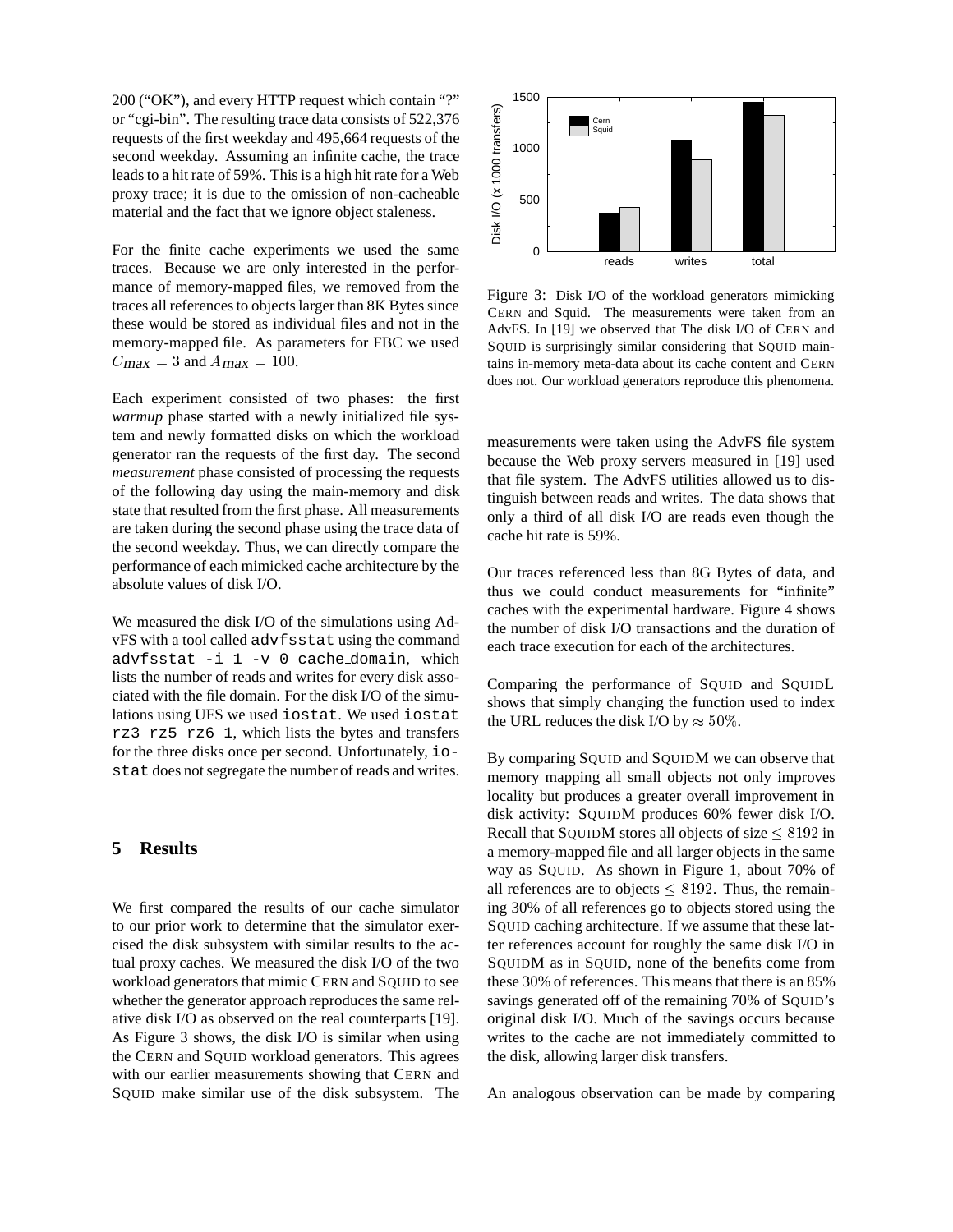

Figure 4: Disk I/O of SQUID derived architectures. Graph (a) breaks down the disk I/O into file system traffic and memorymapped file traffic. Graph (b) compares compares the duration of the measurement phase of each experiment

SQUIDML with SQUIDL. Here, using memory-mapping cache saves about 63% of SQUIDL's original disk I/O for objects of size  $\leq$  8192. The disk I/O savings of SQUIDM and SQUIDML are largely due to larger disk transfers that occur less frequently. The average I/O transfer size for SQUIDM and SQUIDML is 21K Bytes to the memory-mapped file, while the average transfer sizes to SQUID and SQUIDL style files are 8K Bytes and 10K Bytes, respectively.

The SQUIDMLA architecture strictly aligns segments to page boundaries such that no object spans two memory pages. This optimization would be important for purely disk-based caches, since it reduces the number of "read-modify-write" disk transactions and the number of transactions to different blocks. The results show that this alignment has no discernible impact on disk I/O. We found that SQUIDM and SQUIDML places 32% of the cached objects across page boundaries (30% of the cache hits were to objects that are crossing page boundaries).

Figure 5 confirms our conjecture that popular objects tend to be missed early. 70% of the references go to 25% of the pages to which the cache file is memory-mapped. Placing objects in the order of misses leads therefore to a higher page hit rate.

We evaluate the performance of each replacement strategy by the amount of disk I/O and the cache hit rate. As expected, the LRU replacement policy causes the highest number of disk transactions during the measurement phase. The future-looking policy shows that the actual working set at any point in time is small, and that accurate predictions of page reuse patterns would produce high hit rates on physical memory sized caches. Figure 6 show that the frequency-based cyclic replace-



Figure 5: The cumulative hit distribution over the virtual address space of the memory-mapped cache file. 70% of the hits occur in the first quarter of the memory-mapped cache file.

ment causes less disk I/O than LRU replacement without changing the hit rate. The figure also shows the time savings caused by reduced disk I/O. The time savings are greater than the disk I/O savings which indicates a more sequential access stream where more transactions access the same cylinder and therefore do not require disk arm repositioning.

# **6 Related Work**

There exist a large body of research work on applicationlevel buffer control mechanisms. The external pager in Mach [32] allow users to implement paging between primary memory and disk. Cao *et al.* investigate a mechanism to allow users to manage page replacement without degrading overall performance in a multi-programmed system [7].

Glass and Cao propose and evaluate in [14] a kernel-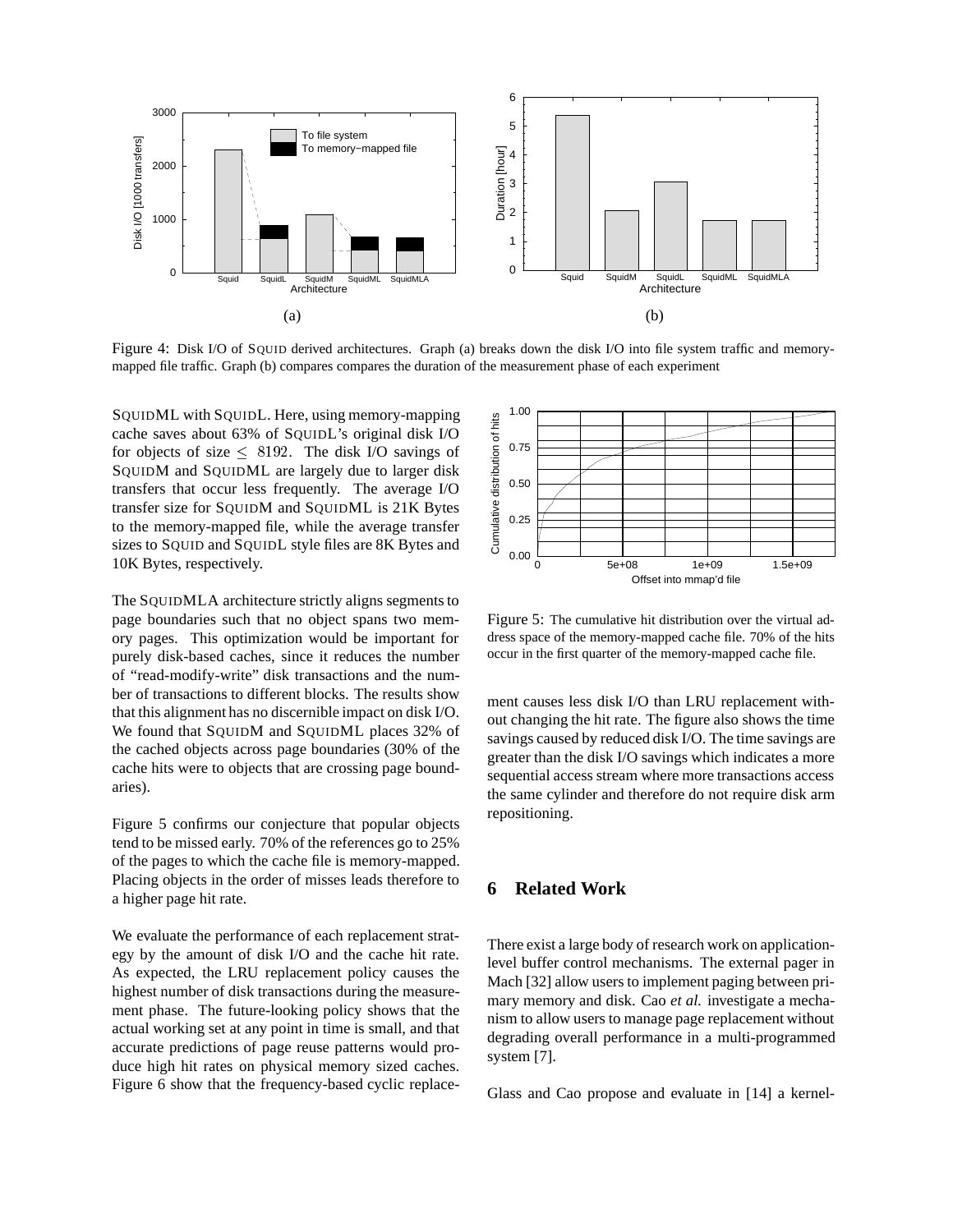

Figure 6: Disk I/O and hit rate tradeoffs of different replacement strategies. The graph (a) plots disk I/O against hit rate of the three replacement experiments. Note that *lower* <sup>x</sup>-values are better than higher ones. The graph (b) shows the duration of each experiment.

level page replacement strategy SEQ that detects long sequences of page faults and applies most-recently-used replacement to those sequences. The frequency-based cyclic web cache replacement strategy proposed above is specifically designed to generate more sequential page faults. We are currently investigating the combined performance of SEQ buffer caches and cyclic-frequencybased web caches.

## **7 Conclusions and Future Research**

We showed that some design adjustments to the SQUID architecture can result in a significant reduction of disk I/O. Web workloads exhibit much of the same reference characteristics as file system workloads. As with any high performance application it is important to map file system access patterns so that they mimic traditional workloads to exploit existing operating caching features. Merely maintaining the first level directory reference hierarchy and locality when mapping web objects to the file system improved system the meta-data caching and reduced the number of disk I/O's by 50%.

The size and reuse patterns for web objects are also similar. The most popular pages are small. Caching small objects in memory mapped files allows most of the hits to be captured with no disk I/O at all. Using the combination of locality-preserving file paths and memorymapped files our simulations resulted in disk I/O savings of over 70%.

Very large memory mapped caches significantly reduce the number of disk I/O requests and produce high cache hit rates. Future work will concentrate on replacement techniques that further reduce I/O from memory mapped

caches while maintaining high hit rates. Our experience with the future-looking algorithm shows that there is an additional 10% reduction possible. Our experience with the LRU algorithm suggests that managing small memory mapped caches requires a tighter synchronization with the operating system memory management system. Possibilities include extensions that allow application management of pages, or knowledge of the current state of page allocation.

Our experiments do not account for overhead due to staleness of cached objects and cache replacement strategies. However, our results should be encouraging enough to motivate an implementation of some of the described cache architectures in an experimental version of SOUID.

## **References**

- [1] Marc Abrams, Charles R. Standridge, Ghaleb Abdulla, Step hen Williaams, and Edward A. Fox. Caching proxies: Limitations and potentials. Available on the World-Wide Web at http://ei.cs.vt.edu/˜succeed/WWW4/WWW4.html.
- [2] Jussara Almeida and Pei Cao. Measuring Proxy Performance with the Wisconsin Proxy Benchmark. Technical Report 1373, Computer Science Department, University of Wisconsin-Madison, April 13 1998.
- [3] Virgilio Almeida, Azer Bestavros, Mark Crovella, , and Adriana de Oliveira. Characterizing Reference Locality in the WWW. In *IEEE PDIS'96: The International Conference in Parallel and Distributed Information Systems*, Miami Beach, Florida, December 1996. IEEE.
- [4] Martin F. Arlitt and Carey L. Williamson. Web Server Workload Characterization: The Search for Invariants. In *ACM Sigmetrics '96*, pages 126–137, Philadelphia, PA, May 23-26 1996. ACM Sigmetrics, ACM.
- [5] Mary G. Baker, John H. Hartman, Michael D. Kupfer, Ken W. Shirriff, and John K. Ousterhout. Measurements of a Distributed File System. In *Proceedings fo the Symposium on Operating Systems Principles (SOSP)*, pages 198–212. ACM, October 1991.
- [6] Lee Breslau, Pei Cao, Li Fan, Graham Phillips, and Scott Shenker. Web Caching and Zipf-like Distributions: Evidence and Implications. Technical Report 1371, Computer Sciences Dept, Univ. of Wisconsin-Madison, April 1998.
- [7] Pei Cao, Edward W. Felten, and Kai Li. Application-Controlled File Caching Policies. In *USENIX Summer 1994 Technical Conference*, 1994.